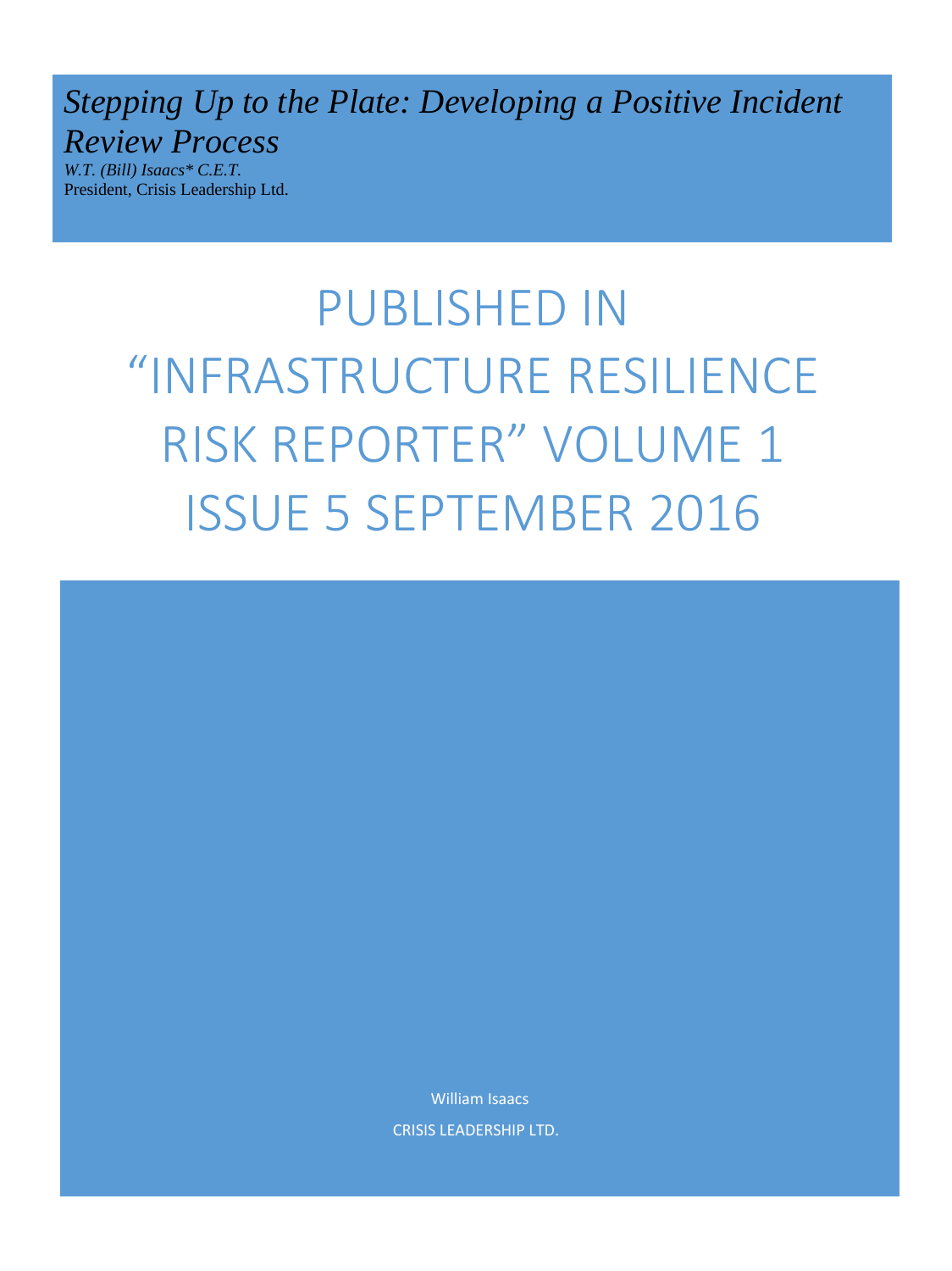# *Stepping Up to the Plate: Developing a Positive Incident Review Process*

*W.T. (Bill) Isaacs\* C.E.T.*  President, Crisis Leadership Ltd.

Your company or agency has just experienced an emergency situation. This could have been a significant event, such as a natural disaster, terrorism threat or a fire. Even, it may have been a localized workplace violence incident or safety accident. The response was based on your current Emergency Response or Security Plans, recovery from the emergency situation was based on your Business Continuity Plans or other procedures, the media's requests were managed as per your organizations Crisis Communication Plan. When the dust clears and normal operations return, you ask yourself *"I wonder how we really did?"* 

Many companies and agencies ask themselves this question after an emergency situation and some do something about it by performing an incident review or post emergency review. Regardless of what you call it, I find that although an incident review process is performed by many, few perform it well. How these reviews are performed and what you do with the information you gather is critical to your company's success and resilience when the next emergency develops. Let's examine what people involved in leading the post incident review should consider when designing and completing it.

A question I am often asked is *"Why go through the effort? We did OK."* If you don't, you will fall prey to the same problems and issues that plagued you during your last incident. The only way to truly go down the road of continuous improvement is by learning from your mistakes and taking action to enhance your internal procedures or processes. I have found that over one-third of all issues raised from a company's incident review are procedure or process related, one-third are communication related issues while the last third are miscellaneous in nature. The post emergency review is a safe atmosphere to discuss issues and arrive at action items or recommendations for improvement. A thorough and disciplined incident review process will drive better results to build more resilient processes going forward.

# *Culture is Key*

Employees must feel comfortable about talking openly and honestly regarding what happened during an emergency situation. The discussion must focus only on the facts and not on personalities. Determining the root cause of the incident is important, but arriving at valuable recommendations for possible improvement is the main objective. In order for employees to "Step Up To The Plate", they must feel they are in a safe environment and have trust in your company's intention that what may be broken will be fixed as part of your continuous improvement process. If you build a credible incident review process, credible results will follow. Remember this is not a finger pointing exercise, focusing on finding fault may force compliance, but it will not build a continuous improvement culture. Develop a documented process to follow up on any recommendations and determine if they can be implemented. While a new idea may sound valid during the discussion phase, it may later be determined that it cannot be implemented for engineering or practical reasons. Thus always document these recommendations so that they must be reviewed by your internal subject matter experts to determine if the recommendation can be implemented. *"Say what you will do, then do what you say."* 

Lastly, one of the most key aspects of an incident review is protecting the information you receive from the post emergency review. Some organizations differentiate between an incident review and an incident investigation. The incident investigation process would be utilized after a more severe issue where the findings may want to be legally reviewed before they must be shared. Sometimes the circumstances of an incident could involve proprietary processes of an internal procedure or involve sensitive personal details (i.e., following a workplace violence incident). Some of the gaps identified or recommendations made following the incident could be potentially embarrassing to an organization or agency if leaked externally. These details can be protected, if it is not negligent to do so, by circulating them only to those who have responsibility for the issue. Ensure policies are in place to ensure employees do not prematurely share the information externally. If legal issues are a risk and the findings need to be protected under solicitor/client privilege, follow your organization's process to involve legal services.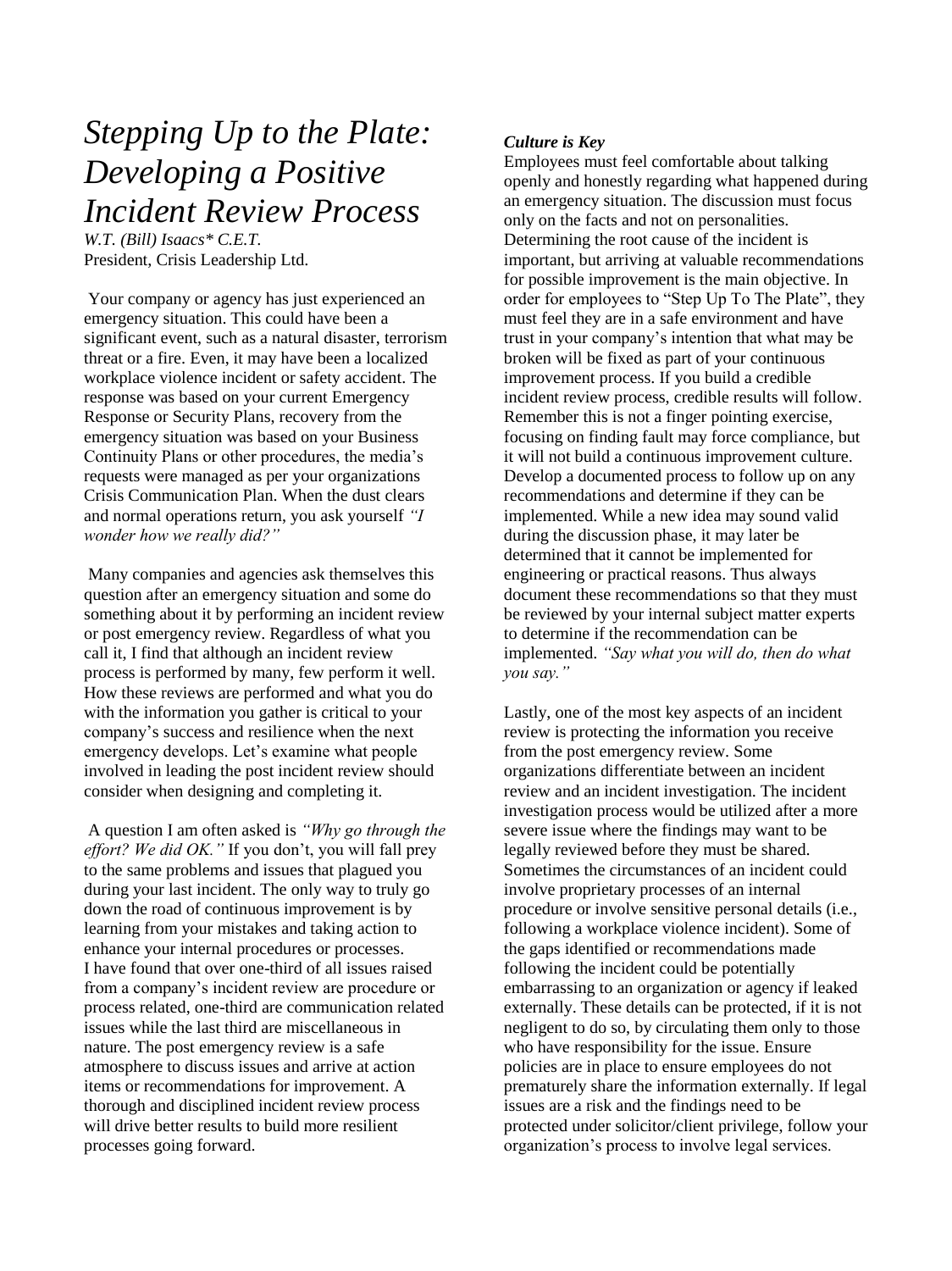If potential company policy culpability issues surface by an employee or by the organization, it is best to set those issues aside to be reviewed later by a smaller team staffed by internal subject matter experts. Those pointed discussions will be held behind closed doors and the documented results of those discussions will be shared on a "need to know" basis. If the series of events prove to be of a serious nature, then external regulatory or even police services may have to be brought in. The incident as a whole can and should still be reviewed to determine if improvements can be made to the organization's response, repair or recovery processes.

Imagine the facilitation of your internal incident review process much like playing baseball. If you are asking your employees to step up to the plate, then there should be rules to the game and steps along the way to achieve winning results.

#### *1st Inning*

Develop your incident review criteria and document the review process guidelines to follow as these will become the rules of the game. The guidelines around the threshold of when an incident would require an incident review should be laid out. Consider examples, such as critical injuries, severe customer impacts, identified procedure, process or training gaps, etc. Develop criteria as to who is responsible for organizing the review meeting, who should attend, who will take minutes and, most importantly, establish your rules around who is to follow up on any recommendations or action items recognized. Identify who will facilitate the discussion. I recommend a facilitator who is well respected in your organization and has the ability to separate any internal departmental bias. Alternatively, bring in an external subject matter expert who can either facilitate or assist in the process.

## *2nd Inning*

As soon as possible after the incident, gather your documentation. Time heals all wounds, but it also causes memories to fade. Pull your information from the Incident Commanders notes, call or dispatch logs, and incident event logs from your Emergency Operating Center (EOC). Use copies of maps or even engineering drawings if they pertain to the incident. Also, gather copies of your internal procedures or processes that apply to the circumstances you will be reviewing.

#### *3rd Inning*

Armed with information, build a timeline of the incident. Document when the emergency started, then identify major decision points or significant events that occurred through to the end of the incident. This is important as this becomes your batting order as you walk through the incident. Whoever is going to lead the meeting should review this information in detail prior to the incident review. You may think this is understood, but it is imperative that everyone in attendance understands the circumstances of the event and the flow of the incident.

#### *4th Inning*

Have all interested parties attend the meeting. Missing one key group means you could lose valuable input. In these meetings, a person's role in the emergency situation should not matter – management/ non-management, unionized/nonunionized employees or contractors. If they had a key role in the original incident, they should have a voice. Like other issues, this is a balance. Try to keep the number of attendees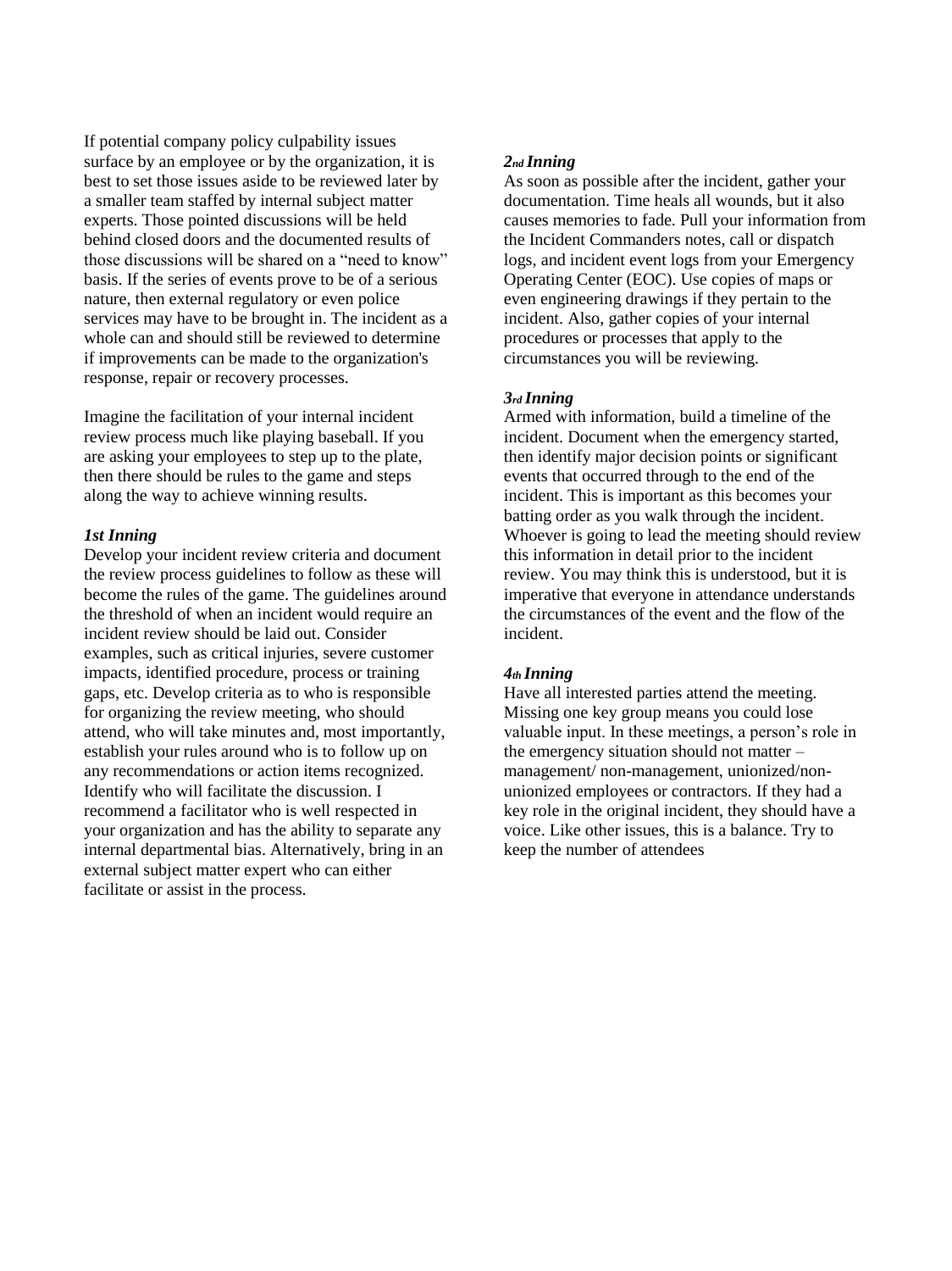manageable. Too few and you may be missing some key players, too many and the meeting may grow out of control.

## *5th Inning*

Set your incident review date as soon as possible after the actual incident. This is going to be one of the most difficult activities. With the hectic schedules and workload your organization is experiencing, this will not be easy. Two weeks after is ideal, but not always possible. Two months after may be easier to organize, but memories fade and other priorities may come into play.

## *6th Inning*

Logistics are important. Find a location for the meeting that is large enough to comfortably hold everyone. If attendees are comfortable, they will feel more like contributing to the discussion. Schedule breaks when appropriate, this is not designed to be an endurance run. Set an appropriate time to complete the review. You will need to get through the details, but you also do not want some discussions to drag on. End the meeting when you committed to end it. If further discussion is required, then schedule another meeting rather than force everyone to sit through a discussion that may not concern them.

# *7th Inning*

Walk through the incident details, don't run. Rushing through a critical incident review may cause you to miss important details or recommendations. People need to feel they are being heard and their opinions matter. People remember close to 90% of what they experience as opposed to only 10% of what others tell them. People speak more transparently after triumphing over difficult situations and are more comfortable in sharing their experiences.

# *8th Inning*

Ask questions… *"If the same incident occurred today, what would you do differently?"* After been involved in hundreds of emergency situations, I have found that there is always something you would do differently.

#### *9th Inning*

Document your results. If possible, having a person designated as the scribe will make sure the recommendations or action items were properly captured. A person in a support role who was more removed from the emergency situation works best. This also allows the person leading the review to focus on the discussions being held and manage the meeting to conclusion. Be sure to identify who owns the takeaways and establish what a reasonable timeline would be to review and complete each item. This will demonstrate that the organization is serious about

saying what they will do and doing what they say. If you utilize root cause analysis software, such as TapRoot or other models, these details are a must to determine the root cause of the incident.

#### *Post-Game Analysis*

When the Post Incident Review is complete be sure to circulate the results to the stakeholders and meeting attendees. They need to see the results of their effort and ensure the correct context of the recommendations put forward. Once approved, this document serves as a reminder to follow up on any takeaways they may have. When developing your incident review process, identify how often the review process owner is required to circle back with the recommendation owners to verify their status. If it was important enough to talk about and document as a take away, it is important enough to ensure it was completed. Verification once each quarter is a good guideline as it gives everyone time to complete the recommendation which may require some resources or financial commitment in a particular business quarter. Followup also builds credibility with senior management and your employees in your process. You should also consider categorizing your recommendations and/or root causes by type. For example, recommendation categories could involve training issues, procedural gaps, safety recommendations, and/or even change management issues, etc. This gives you the option of performing quarterly or year-end analysis from your reviews by category. This data can be very helpful in focusing only on what is broken and identifying the solutions